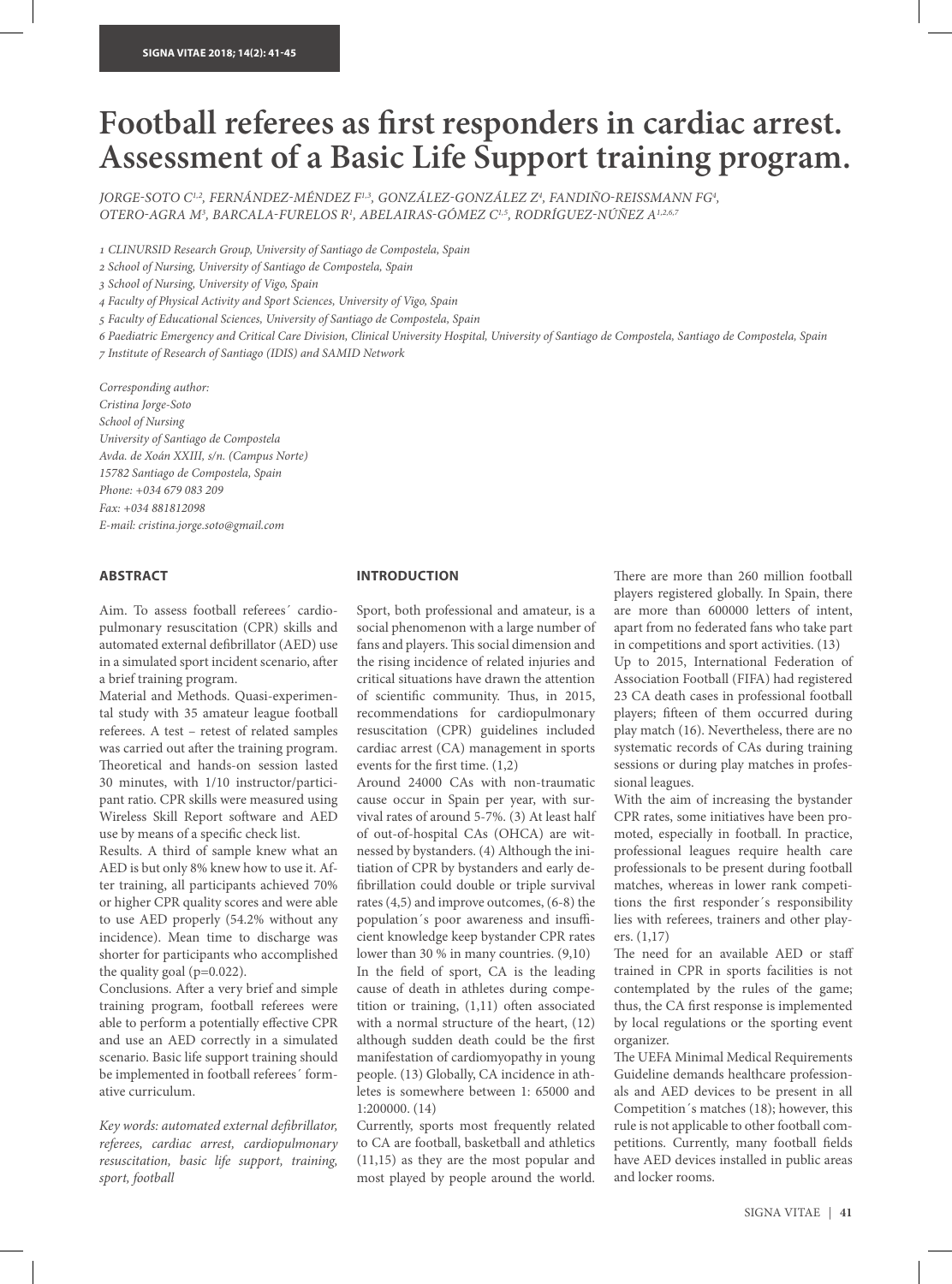Football referees are potentially ideal frst responders in CA, especially those who take part in amateur events or lower category competitions. Each season, these referees may attend between 80 and 120 matches without health care coverage. Although they receive specifc and periodic training, the referees' training programs in Spain do not include a First Aid topic. The aim of the present study was to assess the CPR and AED use skills of amateur category football referees after a very brief training session.

# **MATERIAL AND METHODS**

Transversal study without control group for learning abilities and CPR skills assessment by means of a CA simulated scenario.

#### *Sample*

We have chosen a convenient sample of 35 amateur categories' adult, non-professional football referees, members of the Galician Referees Committee and naïve in basic life support (BLS). Participation was voluntary and without personal incentive. All of them signed the informed consent aferwards to be told about study´s objectives and methods. The study respected the Helsinki Declaration and was approved by the local Institutional Review Board.

#### *Study design*

In the frst study stage, we assessed participants´ prior AED knowledge by means of a very brief questionnaire previously used for frst responders (19) Do you know what an AED is? Do you know how to use the device? Have you received prior training on AED use?

Second stage consisted of a very brief chain of survival theoretical session which included both lecture and watching an educational video that tells a story of a young player who sufers a sudden collapse while playing indoor football and is resuscitated by his coach; at the end of the video, an "expert" summarizes the essentials of bystander CPR. The video is available on the web: https://www.youtube. com/watch?v=ZQdwoRf-TLg. This audiovisual material has been use in prior studies with laypeople. (19,20)

For practice we used a methodology based on demonstration and hands-on training supported by real time quality feedback, following González-Salvado et al. training model. (21) Instructor gave the participants real time quality indications about chest compressions depth, compression rate, chest recoil and hands position. Individual hands-on training took fve minutes. The whole training lasted 30 minutes (theoretical session, educational video and skill training).

Afer practice, the participants´ skills were evaluated individually by means of a practical test in a simulated scenario: the manikin simulated a football player lying on the floor, not breathing. The study design is showed in fgure 1.

#### *Material*

We used a Laerdal Resusci Anne manikin (Norway) with Laerdal Skill Reporter v.10 Software which measures chest compressions and ventilations quality and training AED, Philips Heartrestart model (Netherland). Goals were set according to the 2015 quality standard established by the European Resuscitation Council (ERC) guidelines for resuscitation (22) [chest compression depth between 50 and 60 mm and chest compression rate between 100 and 120 compressions per minute]. (22)

CPR quality metrics included: Mean compression rate (CR) in compressions /minute, mean compressions depth (CD) in millimetres, correct chest compressions percentage (CCP), correct hands position percentage (CHPP) and percentage of CPR global quality (Q-CPR). AED use was assessed by means of check list which included these issues: 1) Time to defbrillation, 2) Safety, 3) Correct shock objective, 4) Quality objective.

Time was recorded in seconds from the moment the participant touched the AED device until the shock button was pressed. For a safety performance, participant should not be in touch with the manikin at the time the shock was delivered. A safety performance, duration less than 2 minutes and defbrillation pads correctly located were required for achieving the efective discharge objective. For the quality assessment, the following variables were considered: exchange of pad electrodes, pads slightly displaced towards the longitudinal axis in the frontal plane and the order of execution, which was the following: 1 turning on the device, 2 - placing pad electrodes, 3 - inserting the pad connector into the socket, 4 - delivering the discharge. If any one of these conditions was not present, the quality objective was considered unmet.

# *Statistics*

Statistical analysis was made with SPSS for

Windows sofware, version 21 (SPSS Inc, IBM, Armonk, NY). Total and by gender sample age; AED total and by Q-Objective time description and CPR variables were explained by: mean, standard deviation (SD) and 95% confdence interval. Test answers and categorical AED variables were explained by relative and absolute frequencies. Shapiro-Wilk test was used for test of normality. U Mann-Whitney test was used to check diferences in age by gender and in AED time by Q-Objective. A cut off pvalue< 0.05 was used to determine statistical signifcance.

#### **RESULTS**

Out of 35 participants, twenty-eight (80%) were men and seven (20%) were women; the mean age was 25 (table 1).

Table 1 shows quality CPR variables analysis and fgure 2 a graphic representation of CPR quality. Mean (+SD) compression rate was 111.2 +5 compressions per minute and mean compression depth was 51.6 + 6.6 millimetres. Sofware registered more than half of total compressions as correct (53.8 + 37.3 %). High percentage (91.7+ 21.2 %) of compressions was performed with correct hands position. Mean global quality of CPR (QCPR) was  $73.3 + 18.6$  %. Related to AED use, all participants were capable to complete a safety practical test in less than 2 minutes time  $(64.7 + 17.2)$ seconds) and 19/35 (54.2%) accomplished also the quality objective.

Regarding prior knowledge questionnaire, 11/35 (31.4%) participants declared to know what an AED is, 3/35 (8.6%) affrmed to know how to use it and only 1/35 (2.9%) had previously attended a training. Participants who accomplished the quality objective completed the practical test faster (58.2 + 8.9 seconds) than participants who made an error during performance (72.4 + 21.3 seconds) (p=0.010).

Sixteen (45.7%) participants didn´t accomplish the quality objective. The errors made were: 13/16 (81.3%) did not place pad electrodes at correct location, 1/16 (6.3%) exchanged the pads and 3/16 (18.8%) modifed the execution order.

## **DISCUSSION**

CA during sports practice is a worrying reality (1,11,12) because bystander CPR (including AED use) is infrequently performed and when done, it is of low quality, thus efforts should be made in order to improve CA outcomes. Football ref-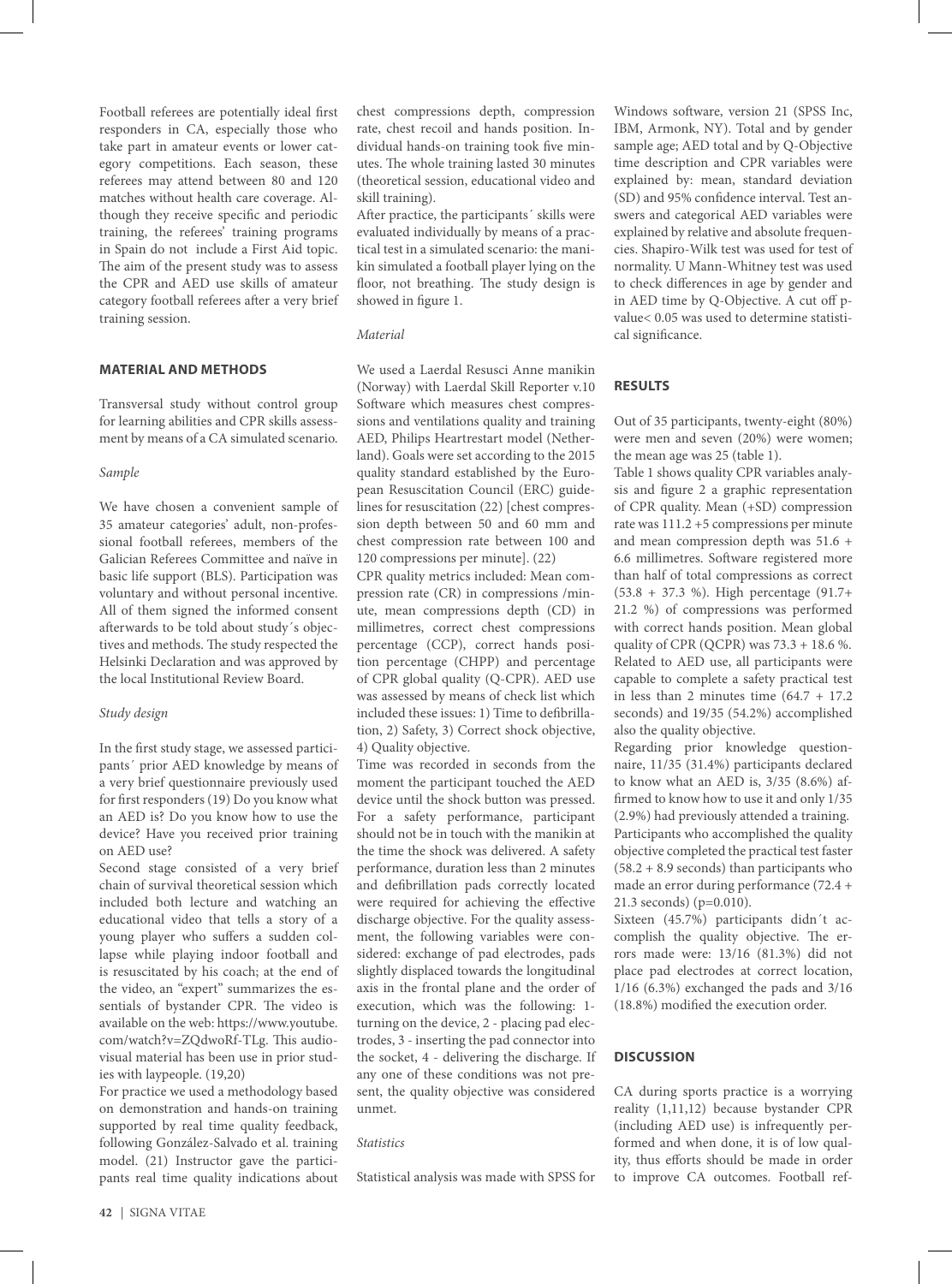| <b>Variables</b>        |                       | All $(N=35)$                      | Men $(n=28)$               | Women $(n=7)$ | $\mathbf{P}$     |
|-------------------------|-----------------------|-----------------------------------|----------------------------|---------------|------------------|
| Mean age in years+SD    |                       | $25.2 + 8.6$                      | $25.9 + 9.4$               | $22.3 + 4$    | 0.26a            |
| TEST N $(96)$           | What is?              | 11(31.4)                          |                            |               |                  |
|                         | How it is used?       | 3(8.6)                            |                            |               |                  |
|                         | Prior training        | 1(2.9)                            |                            |               |                  |
| Mean+SD (CI 95%)<br>CPR | RM                    | $111.2 + 5$<br>$(108.8 - 114.9)$  |                            |               |                  |
|                         | $PM$ (mm)             | $51.6 + 6.6$<br>$(47.4 - 56.11)$  |                            |               |                  |
|                         | CC(%)                 | $53.8 + 37.3$<br>$(26.68 - 79.2)$ |                            |               |                  |
|                         | MC(%)                 | $91.7 + 21.2$<br>$(77.04 - 105)$  |                            |               |                  |
|                         | $C-RCP(%)$            | $73.3 + 18.6$<br>$(61.5 - 85.1)$  |                            |               |                  |
| AED                     | $Q-Obj[N(\%)]$        | 19(54.3)                          | 16(55.7)                   | 3(8.6)        | 0.5 <sub>b</sub> |
|                         | Time+ SD<br>(seconds) | $64.7 + 17.2$                     | $65.1 + 18.8$ $63.1 + 8.5$ |               | 0.8c             |

*Table 1. Sample description, test´s answers and CPR and AED variables. Results expressed by mean +SD and percentage or 95% con*f*dence interval, as required.*

AED, automatic external defbrillator; CC, Correct chest compressions; CHP, Correct hands position; CPR, cardiopulmonary resuscitation; MD, Mean depth; MR, Mean rate (compressions/minute); Q-Obj, High quality shock objective; Q-CPR, CPR global quality; SD, Standard deviation.

aU Mann-Whitney b Chi Square cT Student.

erees have qualities which make them an ideal target population for CPR training and early AED use in case of CA during competition. Nevertheless, the learning effect of a brief and simple training session in a football referees' sample has not been studied in a widespread way yet. This kind of relatively low-cost, no time-consuming training could be easily implemented in referees' regular curricula and, observing

our results, it should be included in referees´ specifc training programs.

Prior experience shows positive efects of initiatives which endorse bystander CPR and public access defbrillation in sports events. Thus, in Italy, following the implementation of "Legge Balduzzi" (which regulates the use of AED and the equipment necessary for life support in sports facilities), the return of spontaneous circulation

(ROSC) after CA has increased to 65% of cases. (23) While there is a consensus on the need to increase the bystanders' knowledge and try to raise the awareness in a signifcant part of society of the importance of early and high-quality CPR for CA outcomes, it is not clear which are the most efective and feasible training programs or priority target groups. (21, 24)

One of the barriers of public access defbrillation programs´ implementation is the society's lack of knowledge of what an AED is and what it is for. (9,10) In the present study, only one of three referees knew what the device was and less than one of ten declared to know how to use it. Results point out that eforts should be made to familiarize potential users with AED , and that it is not enough to simply locate defbrillators in sports areas.

González-Salvado et al. (21) have shown in a contemporary study the benefts of a practical, very brief (5 minutes) chest compressions -only CPR training, led by certifcated instructors. Participants received a quality feedback during training in such a way that errors could be corrected in real time. Our results are comparable, as both mean compression rate (111 compressions per minute) and mean compression depth (52 millimetres) reached quality objective set out in the international recommendations; hands position was correct in more than 90% of performed compressions. Mostly, CPR quality overpassed 70%, the quality goal standard widely accepted in scientifc literature (22) and the target usually set in CPR quality studies (25,26) as well as in chest compressions only CPR studies. (20,21)

Also, our study has shown that naïve football referees, after taking part in a very



*Figure 1. Study design.* T*eoretical and hands-on training stages and recorded variables during practical test in simulated scenario. AED, automatic external de*f*brillator; CPR, cardiopulmonary resuscitation.*



*Figure 2. Graphic representation of compressions performed by sample quality. Percentage of correct compressions overall, by hands position, re-expansion and compression rate. The figure also shows the CPR quality standards.*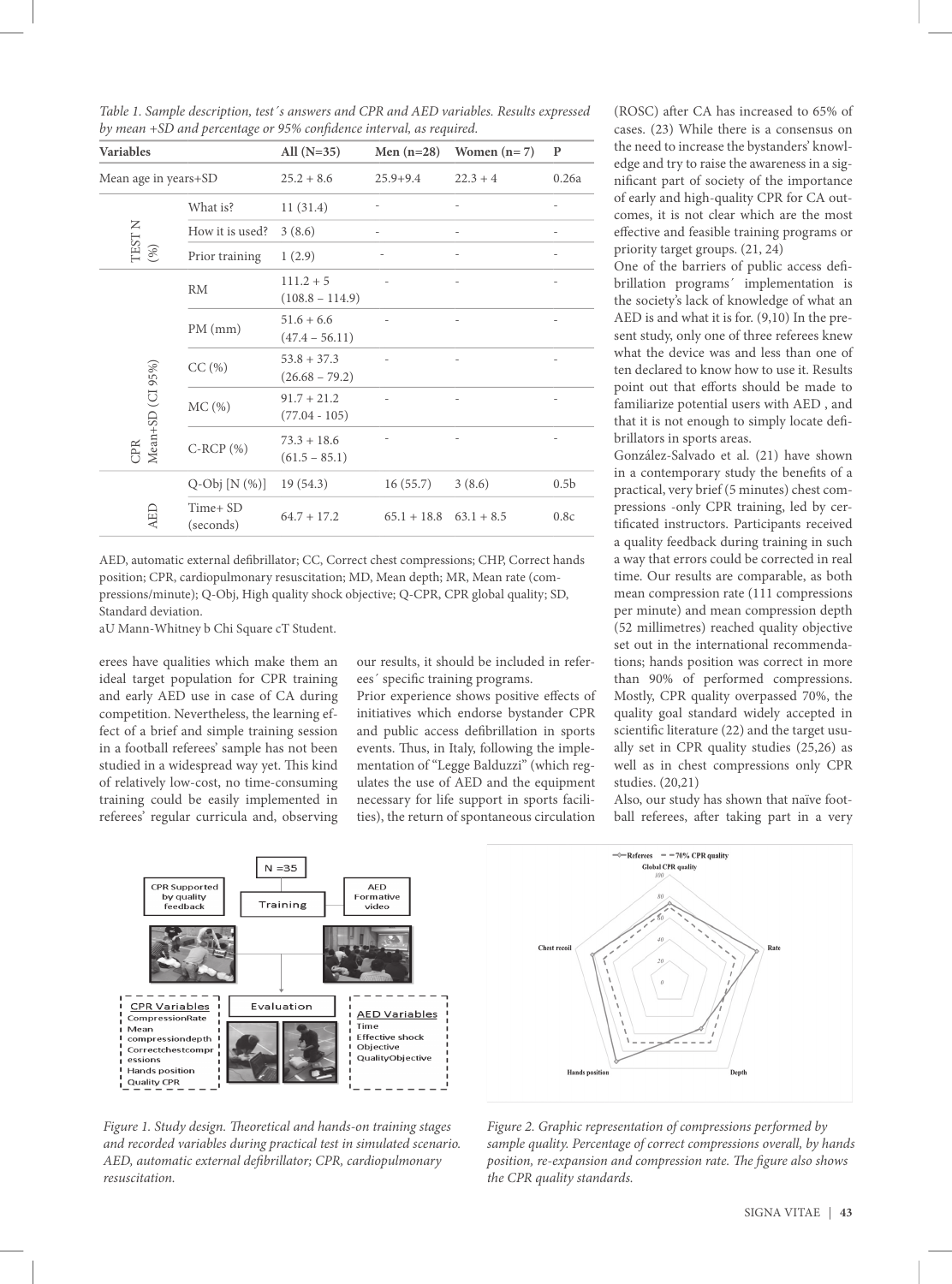simple and brief training program, were capable of performing an efective and safe defbrillation in less than one minute and more than half of them did it without errors, thus accomplishing the quality objective. Similar results were obtained in other studies with participants of diferent profles. In this way, 75% of a sample formed by 103 frst course Pharmacy students were capable of delivering an efective defibrillation in 74 seconds (25) after a brief theoretical and hands-on training, and in a prior study developed in Sao Paulo subway, trained security staff completed the chain of survival procedure in 4 minutes and 8 seconds from CA detection to defbrillation. (26)

Early defbrillation is an essential prognostic factor after OHCA, although critical timing for the efficacy of AED implementation has not yet been established. Several studies have shown that laypeople are capable of dispatching an efective shock in less than 2 minutes and it has been assumed that this time would be reasonable.  $(3,9,22)$ 

We observed that all referees were able to complete AED use procedure in less than 2 minutes; furthermore, the group that did it in less time, made fewer mistakes. Although we do not know what this result is due to, we suppose it may be related to the fact that the best way to use a defbrillator quickly and correctly is to strictly follow its visual and auditory indications.

In relation to the errors in the procedure, the most common ones were displaced pads followed by a modifed execution order. This result differs from those obtained in a prior study with naïve schoolchildren where a modifed execution order was the most prevalent error (76.4%) followed by exchanged pads (14.3%) and pads slightly displaced towards the longitudinal axis in the frontal plane (10.9%). (27) This fact should be considered by instructors in order to strengthen training and avoid the most common errors.

Our study presents some limitations. First, the sample was formed by football referees belonging to the same delegation, thus all of them received the same training. It is possible that the results would have been diferent if the referees had belonged to another territorial delegation. Study participation was voluntary and it is possible that

only those who were motivated towards this content attended and this fact may infuence the learning. Also, the test was carried out under simulated conditions, so results could not be directly extrapolated to real-life situations where dramatic and stressful factors play an important role. Anyway, it is obvious that this kind of study cannot be performed in real patients. Our study is based on a single training session. Other strategies, which combine diferent materials, last longer and perform handson sessions repetitively, might result in an even better learning and retention.

## **CONCLUSION**

A brief and specifc CPR and AED use training program was efective in improving the skills of football referees naïve in BLS. Therefore, referees' training is feasible and should be implemented within the regulated training programs for sport judges as they are target subjects to act as frst responders in the event of cardiac arrest during a sporting event.

# **REFERENCES**

- 1. Truhlář A, Deakin CD, Soar J, Khalifa GEA, Alfonzo A, Bierens JJLM, et al. European Resuscitation Council Guidelines for Resuscitation 2015: Section 4. Cardiac arrest in special circumstances. Resuscitation 2015 Oct;95:148–201.
- 2. Kramer EB, Serratosa L, Drezner J, Dvorak J. Sudden cardiac arrest on the football feld of play--highlights for sports medicine from the European Resuscitation Council 2015 Consensus Guidelines. Br J Sports Med 2016 Jan;50(2):81–3.
- 3. Recomendaciones del Consejo Español de Resucitación Cardiopulmonar sobre instalación, autorización y formación para el uso del desfbrilador externo automático fuera del ámbito sanitario 2012 [Internet]. [cited 2015 Sep 7]. Available from: http://www. semicyuc.org/sites/default/fles/recomendaciones\_cercp\_en\_uso\_dea\_v.0.9\_1.pdf
- 4. Mozafarian D, Benjamin EJ, Go AS, Arnett DK, Blaha MJ, Cushman M, et al. Heart disease and stroke statistics--2015 update: a report from the American Heart Association. Circulation 2015 Jan 27;131(4):e29–322.
- 5. Iwami T, Kitamura T, Kiyohara K, Kawamura T. Dissemination of chest compression-only cardiopulmonary resuscitation and survival afer out-of-hospital cardiac arrest. Circulation 2015 Aug 4;132(5):415–22.
- 6. Kragholm K, Wissenberg M, Mortensen RN, Hansen SM, Malta Hansen C, Thorsteinsson K, et al. Bystander efforts and 1-year outcomes in out-of-hospital cardiac arrest. N Engl J Med 2017 May 4;376(18):1737–47.
- 7. Reynolds JC, Frisch A, Rittenberger JC, Callaway CW. Duration of resuscitation eforts and functional outcome afer out-of-hospital cardiac arrest: when should we change to novel therapies? Circulation 2013 Dec 3;128(23):2488–94.
- 8. Kragholm K, Wissenberg M, Mortensen RN, Fonager K, Jensen SE, Rajan S, et al. Return to Work in Out-of-Hospital Cardiac Arrest Survivors: A Nationwide Register-Based Follow-Up Study. Circulation. 2015 May 12;131(19):1682–90.
- 9. Greif R, Lockey AS, Conaghan P, Lippert A, De Vries W, Monsieurs KG, et al. European Resuscitation Council Guidelines for Resuscitation 2015: Section 10. Education and implementation of resuscitation. Resuscitation 2015 Oct;95:288–301.
- 10. Taniguchi T, Sato K, Fujita T, Okajima M, Takamura M. Attitudes to bystander cardiopulmonary resuscitation in Japan in 2010. Circ J Off J Jpn Circ Soc 2012;76(5):1130-5.
- 11. Harmon KG, Asif IM, Klossner D, Drezner JA. Incidence of sudden cardiac death in National Collegiate Athletic Association athletes. Circulation 2011 Apr 19;123(15):1594–600.
- 12. Asif IM, Harmon KG. Incidence and etiology of sudden cardiac death: new updates for athletic departments. Sports Health 2017 Jun;9(3):268–79.
- 13. Guerra-Martín MD, Martínez-Montilla JM, Amador-Marín B. Necesidades de formación sobre reanimación cardiopulmonar en el ámbito deportivo del fútbol. Enferm Clínica 2016;26(3):165–73.
- 14. Kramer E, Dvorak J, Kloeck W. Review of the management of sudden cardiac arrest on the football feld. Br J Sports Med 2010 Jun;44(8):540–5.
- 15. Suárez-Mier MP, Aguilera B, Mosquera RM, Sánchez-de-León MS. Pathology of sudden death during recreational sports in Spain. Forensic Sci Int. 2013 Mr 10;226(1-3):188–96.